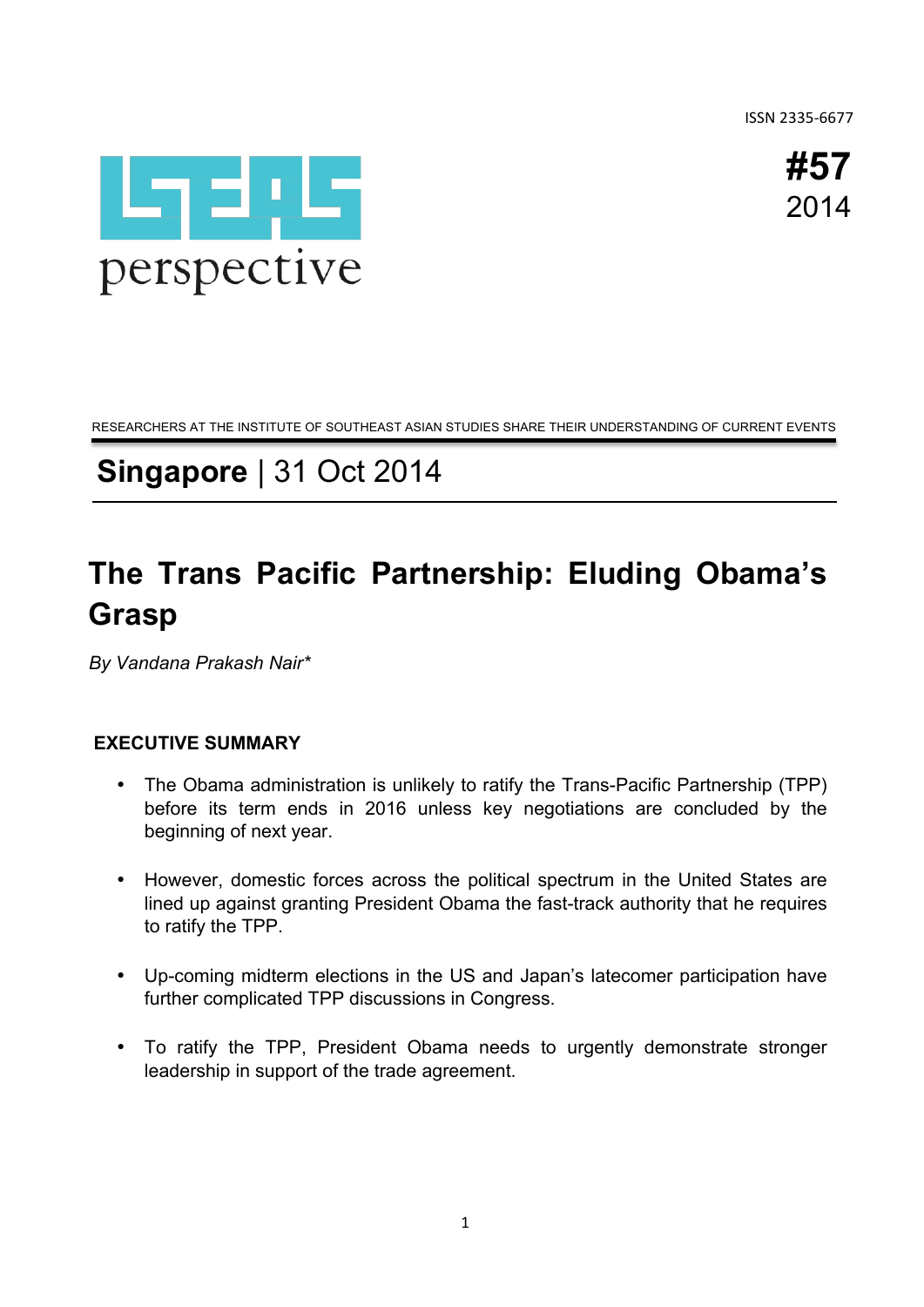• The TPP is seen by many to be crucial to the US economic presence in Southeast Asia, and a failure to ratify the TPP in a timely manner will adversely affect US-Southeast Asia relations.

*\*Vandana Prakash Nair is a Research Officer at ISEAS; email: vandana\_nair@iseas.edu.sg*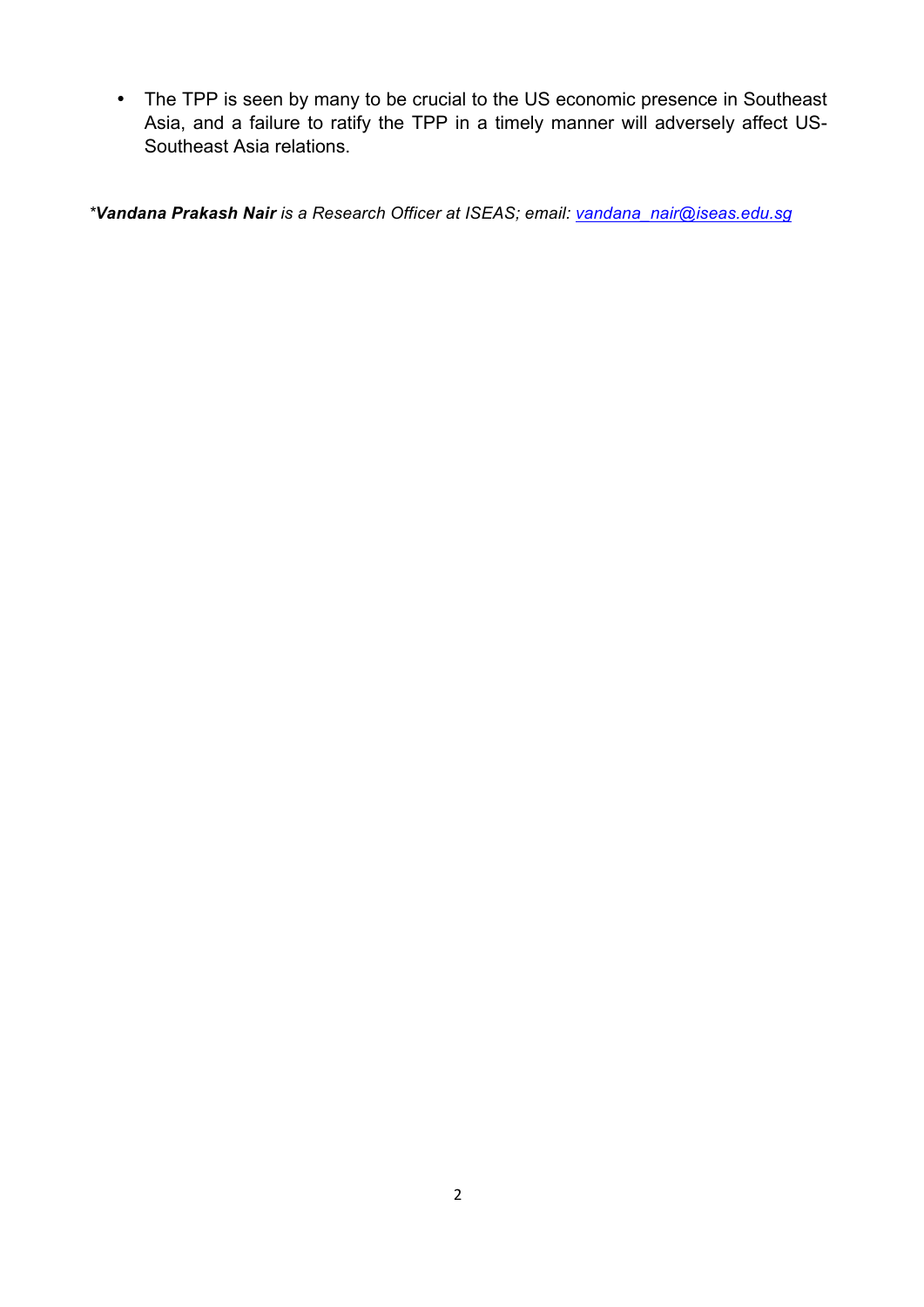#### **INTRODUCTION**

Doubts are growing about President Obama's chances to ratify the Trans-Pacific Partnership (TPP) before the end of his Presidency in 2016. An integral component of the Obama administration's "pivot" to Asia, the Trans-Pacific Partnership (TPP) promises to be a ground-breaking regional free-trade agreement for enhancing trading ties between Asia and the Americas. The 12 countries participating in negotiations—Australia, Brunei, Canada, Chile, Japan, Malaysia, Mexico, New Zealand, Peru, Singapore, the United States, and Vietnam—represent more than 40% of global GDP and a third of global trade.<sup>1</sup> If realised, the TPP will be the first of its kind, a comprehensive "twenty-first century, high quality" agreement spanning across industries and trade-related activities, potentially providing global income benefits of an estimated US\$ 223 billion per year by 2025 while generating an additional US\$305 billion in world exports per year.<sup>2</sup>

The benefits of the TPP for the United States are twofold. First, it will boost the country's economy. According to a study funded by the Peterson Institute for International Economics, the TPP will potentially generate an additional US\$123.5 billion in US exports per year<sup>3</sup> (Total US exports in FY2013: US\$ 2.3 trillion)<sup>4</sup>. It will also provide greater access to Asian markets while increasing transparency and contributing to a

<sup>&</sup>lt;sup>1</sup> The President's Trade Policy Agenda" Office of the United States Trade Representative, 3 March 2014.

http://www.ustr.gov/sites/default/files/Chapter%20I%20The%20Presidents%20Trade%20Policy% 20Agenda.pdf

<sup>2</sup> http://www.ustr.gov/about-us/press-office/fact-sheets/2013/December/TPP-Economic-Benefits.

<sup>3</sup> http://www.ustr.gov/about-us/press-office/speeches/transcripts/2014/January/Small-Business-AUSTR-testimony-Small-Business-Subcommittee-Ag-Energy-Tra

<sup>4</sup> " US Exports Reach \$2.3 trillion in 2013, Set New Record for Fourth Straight Year" *United States Department of Commerce,* 6 February 2014. http://www.commerce.gov/news/pressreleases/2014/02/06/us-exports-reach-23-trillion-2013-set-new-record-fourth-straight-year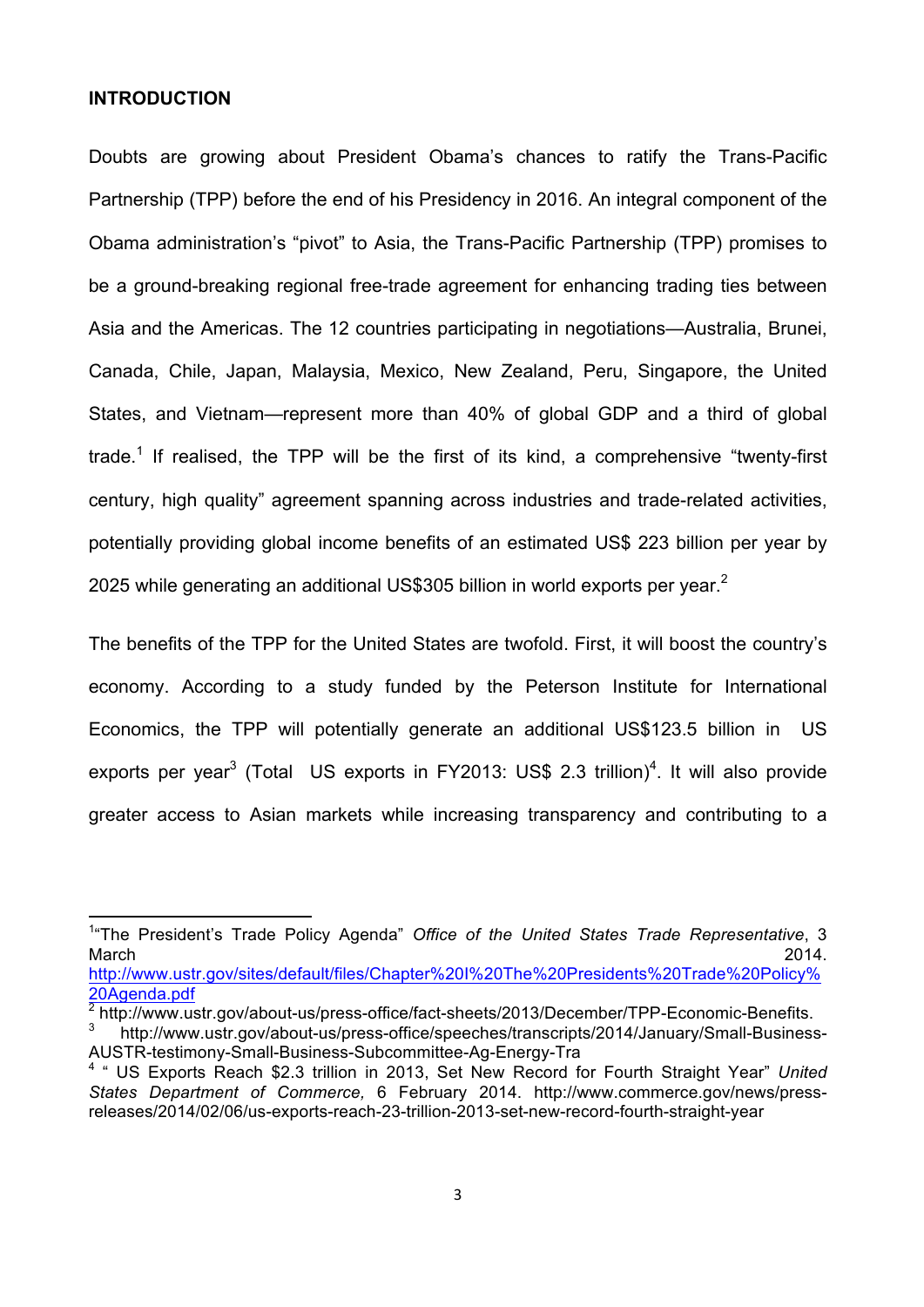better regulatory environment in the region.<sup>5</sup> Second, the TPP is vital to US policy in Southeast Asia and the Asia Pacific region as a whole. It will allow the United States to remain a competitive commercial power in the booming Southeast Asian region, which currently considers China its main trading partner. Southeast Asia's GDP is predicted to double in the next decade, growing from US\$2 trillion in 2012 to US\$ 4.7 trillion by 2020.<sup>6</sup> At present, the United States has only two trade agreements in East Asia (and only one in Southeast Asia), while the number of trade accords between Asian countries has been growing from three in 2000 to more than 50 in 2011.<sup>7</sup> The TPP has the potential to act as a balance to regional trade pacts like the ASEAN+1 free trade agreements and the Regional Comprehensive Economic Partnership (RCEP) which exclude the United States, and enhance the economic dimension of the US presence in Southeast Asia.

Yet, domestic barriers to the ratification of the TPP in the United States remain high, raising doubts among policymakers in Southeast Asia and beyond about President Obama's ability to pass the TPP before the end of his administration.

<sup>5</sup> http://www.ustr.gov/about-us/press-office/speeches/transcripts/2014/January/Small-Business-AUSTR-testimony-Small-Business-Subcommittee-Ag-Energy-Tra

<sup>6</sup> Paul Soh, "Asean economies set to double GDP by 2020 says IHS" *South China Morning Post,*  3 May 2013. http://www.scmp.com/business/economy/article/1228657/asean-economies-setdouble-gdp-2020-says-ihs

 $7$  "The Trans-Pacific Partnership: Opportunities and Challenges" 113th Cong. 8(2013) Statement of David Hirschmann, Senior Vice President U.S Chamber of Commerce. http://www.finance.senate.gov/hearings/hearing/?id=03508528-5056-a032-526a-67ec511d1ced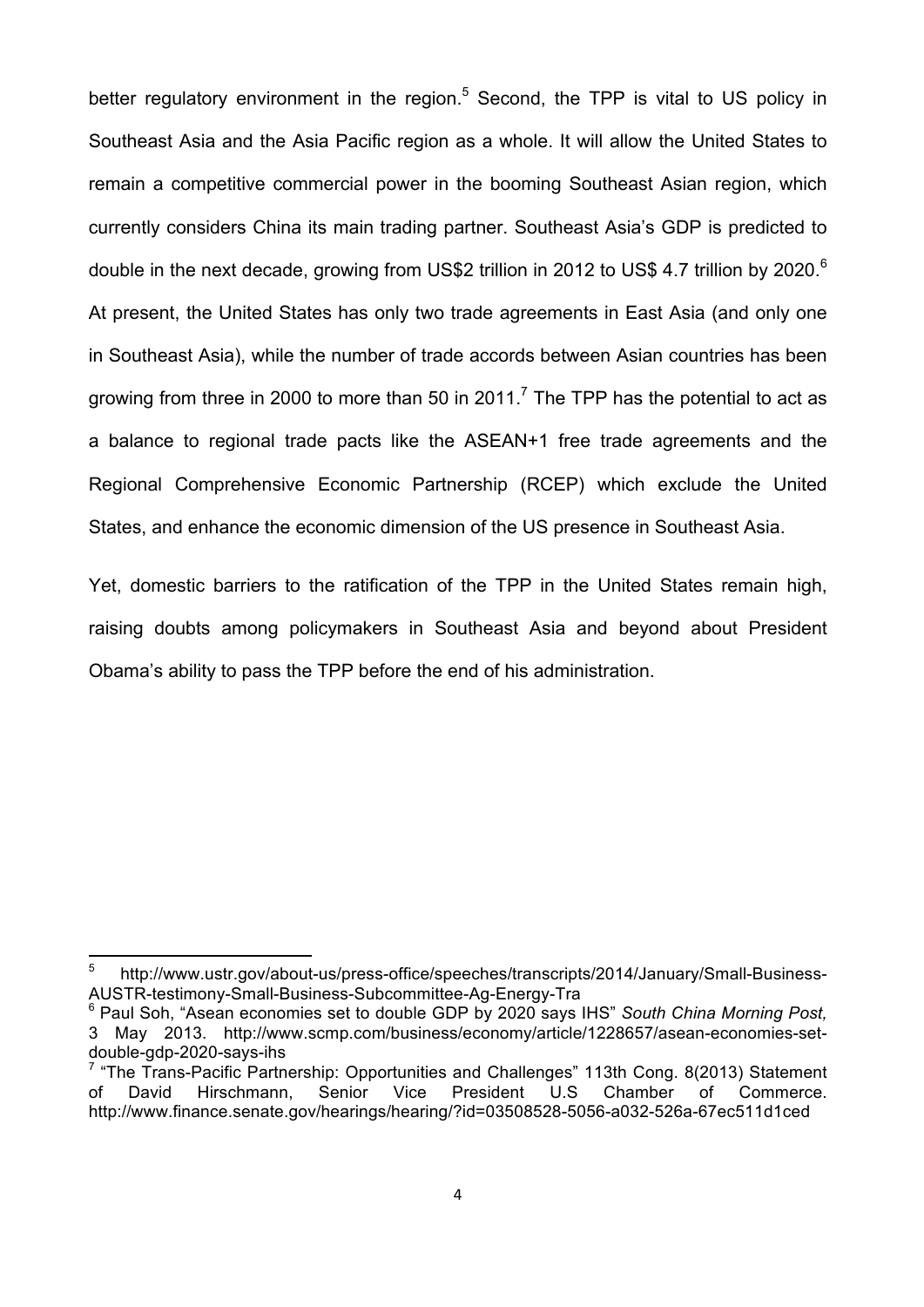## **THE MISSING TPA**

Despite its potential economic and strategic benefits, President Obama has found it difficult to galvanize domestic support for the TPP, especially in gaining passage of the "fast- track" trade promotion authority (TPA), a condition that is critical for the ratification of the TPP. Through the TPA, Congress gives the President temporary but exclusive authority to negotiate international trade agreements with a guarantee of an up-or-down vote without amendment. The TPA defines negotiating objectives and establishes consultation and notification requirements for the President to follow throughout the negotiation period. While the TPA is not a necessary step towards TPP ratification, it eases the passage of trade agreements through Congress and strengthens the country's negotiating hand as trading partners will only take the White House seriously if it has congressional support. In the past 12 years, the United States has signed more than 10 free trade agreements under the TPA. Major free trade agreements passed with the TPA include the North American Free Trade Agreement (NAFTA) and the United States – Korea Free Trade Agreement (KORUS FTA). For the TPA to pass, it would have to be upgraded to reflect new standards in labour, environment, innovation, access to medication, digital trade and the role of state-owned enterprises.<sup>8</sup> Republican Senator Orin Hatch, a ranking member of the US Senate Committee on Finance has said that "History tells us very clearly that without TPA, your trade agenda will almost certainly fail $"9$ 

<sup>8</sup> http://www.ustr.gov/about-us/press-office/press-releases/2014/March/USTR-Froman-Testimonyon-the-2014-Trade-Agenda

<sup>9</sup> "Senators voice concerns over prospects of trade talks" *ChinaDaily*, 2 May 2014. http://www.chinadaily.com.cn/world/2014-05/02/content\_17479372.htm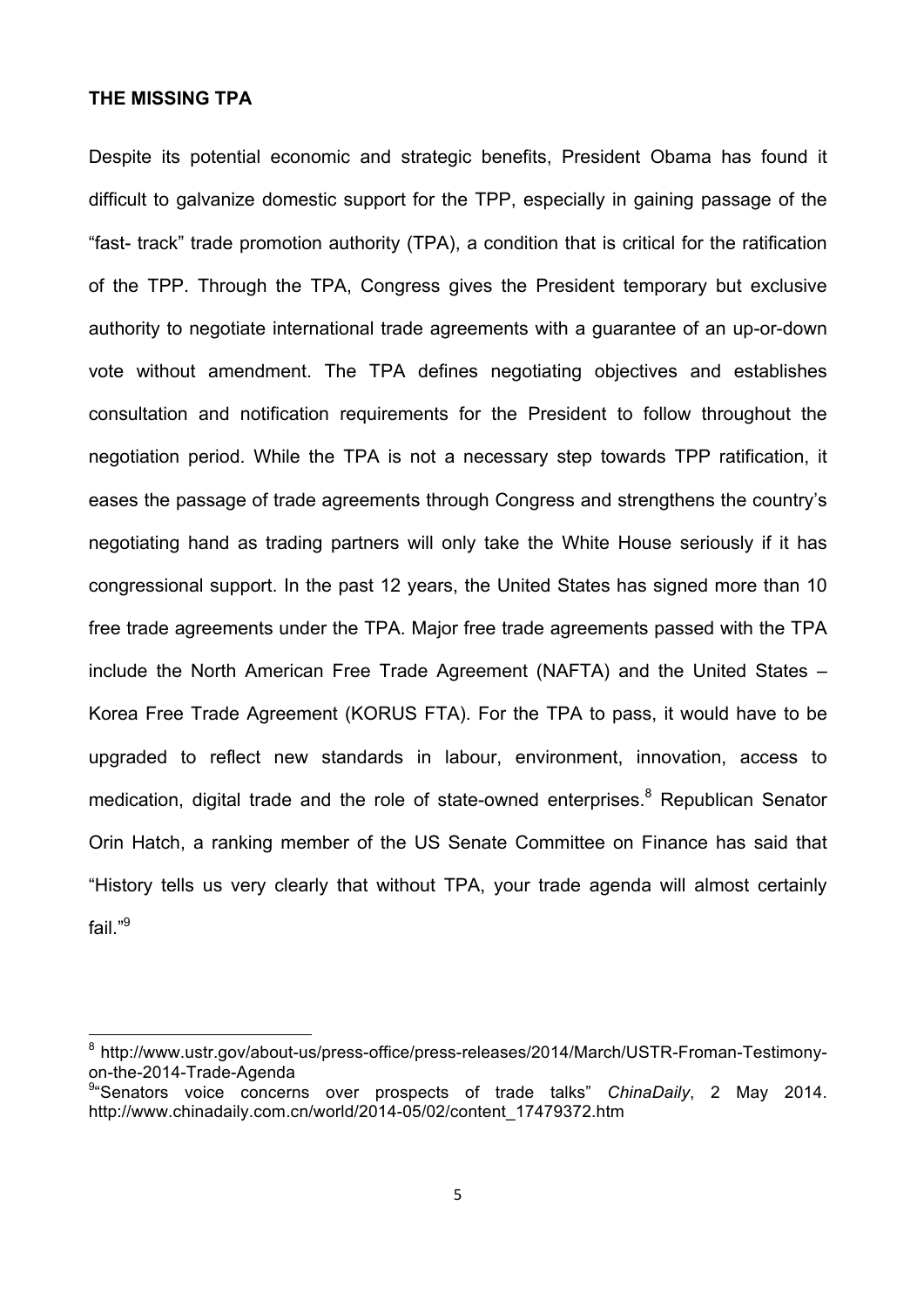## *The Democrats*

At the moment, the TPA remains beyond President Obama's reach. In November 2013, 151 Democrats in Congress wrote a letter to President Obama opposing the TPA on the grounds that it was outdated and that it usurped Congress' authority over trade matters. Democrats have traditionally been suspicious of free-trade agreements that can cost American jobs and cause disquiet in their core labour constituency. In the case of the TPP, even Democrats loyal to the Obama administration have been alienated by the secret nature of the negotiations. Leaked draft texts of the legislation have stoked Democrat concerns that the agreement does not provide high enough standards for environmental protection or contain strong enough rules on currency manipulation. In a recent meeting with core Democrat supporters, US Trade Representative (USTR) Michael Froman tried to raise support for the TPP but met with criticism and frustration over the lack of transparency in the negotiations and by the belief that the agreement does not live up to its "sales pitch".<sup>10</sup>

Democrats are also unlikely to vote for the TPA ahead of the upcoming mid-term elections in November, wary of agitating the labour unions that are their core constituency. In September 2014, more than 500 environmental groups and labour unions called on Congress to deny President Obama fast-track authority, arguing that a major overhaul of the TPA system was needed.<sup>11</sup>

<sup>&</sup>lt;sup>10</sup> Ryan Grim and Zach Carter, "Here's Why Obama Can't Get Democrats to Back His Trade Deal." *Huffington Post,* 20 February 2014. http://www.huffingtonpost.com/2014/02/20/michaelfroman-democrats\_n\_4820363.html

<sup>&</sup>lt;sup>11</sup>http://action.sierraclub.org/site/DocServer/Wyden\_Fast\_Track\_Letter\_Final.pdf?docID=16401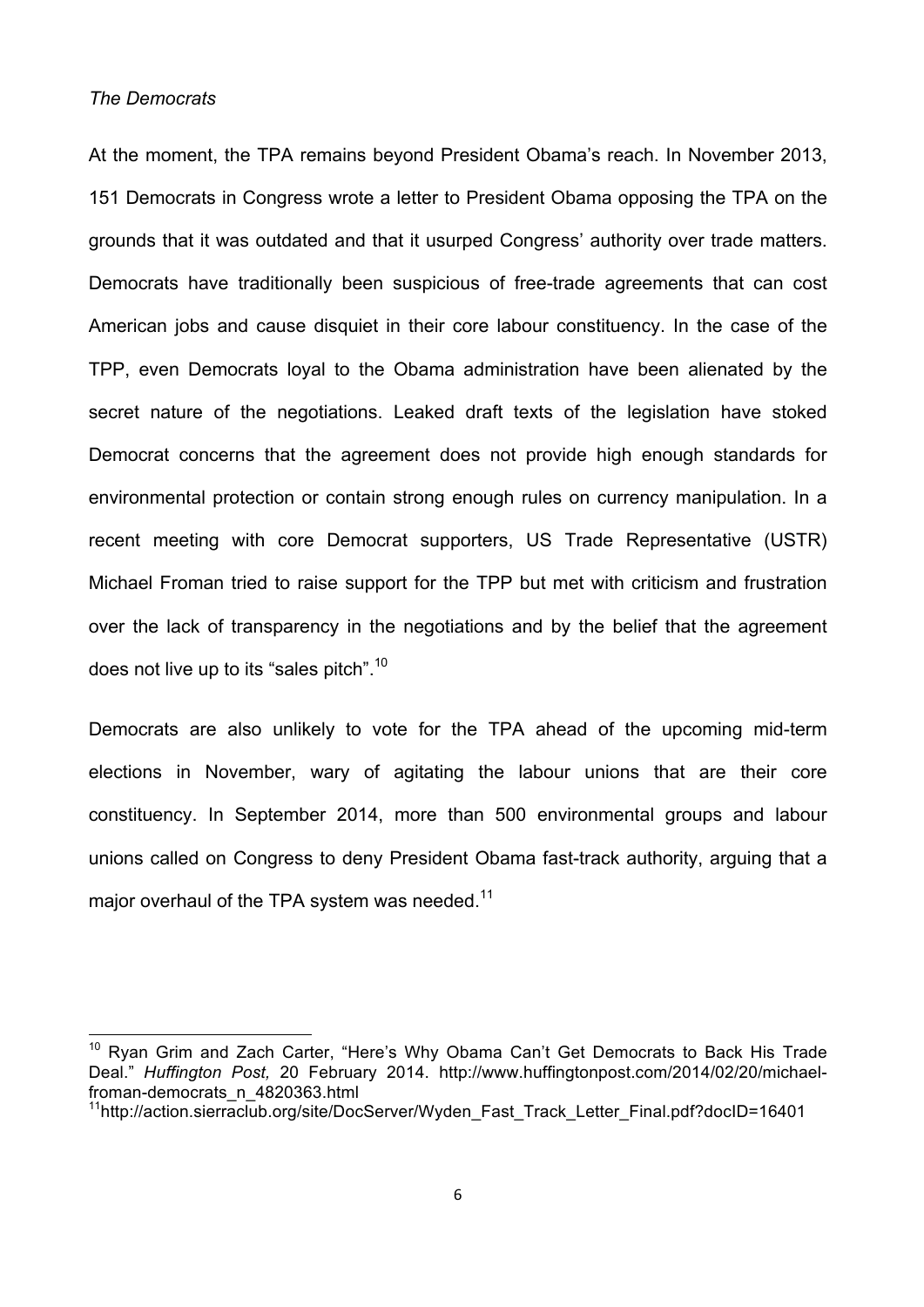Anti-globalization movements and a broader decline in the popularity of pro-trade policies in recent years have also adversely affected Democratic attitudes. From 1988 to 2002, Democratic support for TPA in the House dropped from 95 percent to 12 percent, and from 93 percent to 40 percent in the Senate.<sup>12</sup> Administration officials, however, seem confident that they can pass the TPA either after the midterm elections or after a new Congress is seated. In an ironic twist to President Obama's relationship with Congress, if as predicted, the Republicans win the Senate by a slight majority,<sup>13</sup> a trade-friendly Republican Senate and House can provide a much needed boost to the TPP. Even so, President Obama cannot be assured of Republican support for his trade agenda.

## *The Republicans*

 

In the meantime, Republicans have threatened to withhold support for the TPP unless TPA is first enacted. In a letter to USTR Michael Froman from July 2014, Republican congressmen stated that while they were strong supporters of the TPP, they were surprised that the President had set the ambitious goal of concluding the TPP negotiations before November 2014, without mentioning how he would first enact the TPA.<sup>14</sup> Usually supportive of free trade expansion, Republicans have nevertheless only provided lukewarm support to the TPP so far. Like the Democrats, they have called for greater transparency in the negotiation process and for stronger consultation with Congress.

<sup>12</sup> Cale Rogoyski and Katelyn Lamson, "Renewing Trade Promotion Authority – Why Now?" *The Atlantic Council,* 31 March 2014.http://www.atlanticcouncil.org/blogs/ttipaction/renewing-tradepromotion-authority-why-now<br><sup>13</sup> "Why the

<sup>13</sup> "Why the Democrats will probably lose" *The Economist*, 1 September 2014. http://www.economist.com/blogs/democracyinamerica/2014/09/senate-midterms  $14$  http://waysandmeans.house.gov/uploadedfiles/tpp\_tpa\_letter\_final.pdf

<sup>7</sup>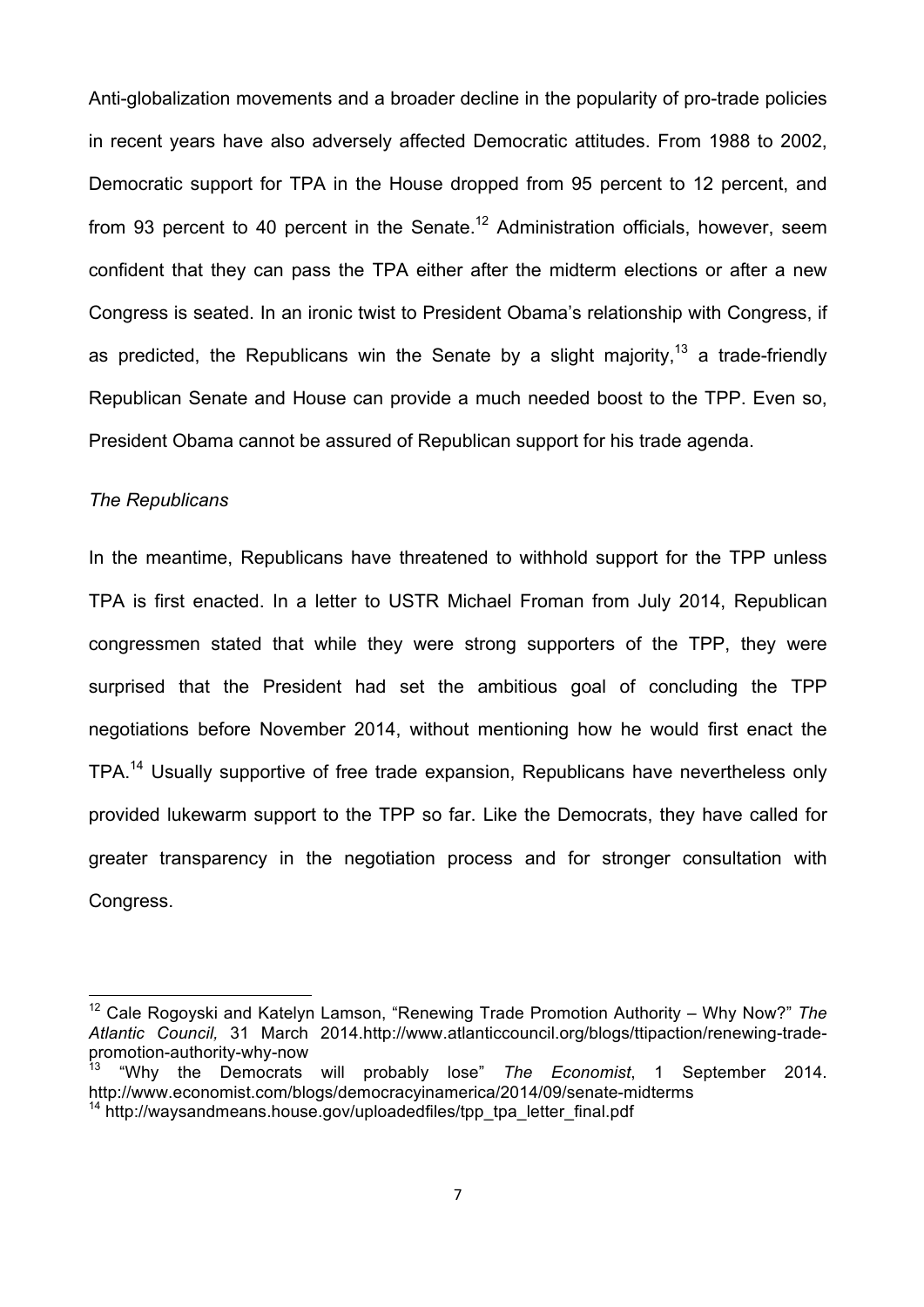Members of the Tea Party caucus particularly object to the TPP, arguing that trade agreements are being concluded at the expense of American products. In an unlikely alliance, Tea Party members have teamed up with labour union leaders to fight President Obama's trade agenda—or what they refer to as "Obamatrade". Republican support for the TPP has also been affected by President Obama's history of fraught relations with Republican leaders. House Speaker John Boehner has even accused the President of wanting to "annihilate" the Republican Party in one of many partisan showdowns ranging from the Federal Government shutdown to Obamacare.<sup>15</sup> In the case of the TPP, both John Boehner and Senate Minority leader Mitch McConnell have criticized President Obama for doing too little to rally Democratic support for the TPA.

## *The President*

 

Difficulties in obtaining the TPA can also be attributed to a lack of leadership from the White House itself and to its slow attempts to arouse support for the TPP. The Obama administration did not initially make TPA a priority, leaving it to leaders in Congress to shape the TPA bill without much executive input. Congressional leaders have criticized the Obama administration for its lack of interest in and commitment to achieving the TPA.<sup>16</sup> Efforts to pursue the TPA eventually culminated in the Bipartisan Congressional Trade Priorities Act of 2014, which was sponsored by then-Senate Finance Committee Chairman Max Baucus, Ranking Member Orrin Hatch and House Ways and Means Committee Chairman Dave Camp.

<sup>15&</sup>quot;President's Relationship with GOP congressional leaders at new low", *The Hill,* 30 April 2013. http://thehill.com/homenews/administration/296847-obamas-relationship-with-gop-congressionalleaders-hits-new-low

<sup>&</sup>lt;sup>16</sup> "The Trans-Pacific Partnership: Opportunities and Challenges" 113<sup>th</sup> Cong. 4(2013) Opening Statement of Senator Orrin G. Hatch. http://www.finance.senate.gov/hearings/hearing/?id=03508528-5056-a032-526a-67ec511d1ced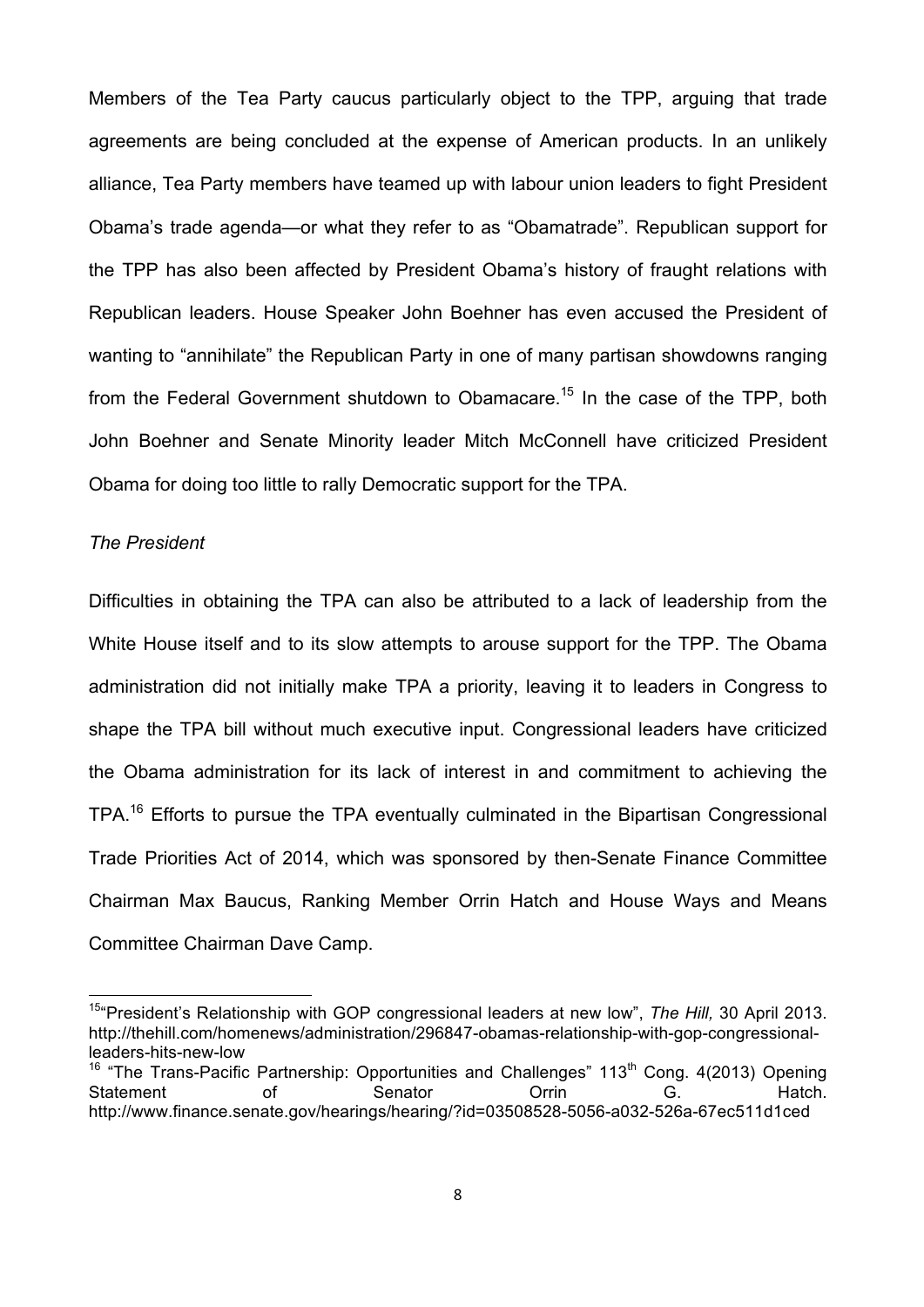On his end, far from vociferously pursuing the TPA bill, President Obama only made a vague reference to it in his State of the Union address in January 2014, stating that "We need to work together on tools like the bipartisan trade promotion authority to protect our workers, protect our environment, and open new markets to new goods stamped "Made in the USA."<sup>17</sup> Less than 24 hours later, Senate Majority Leader Harry Reid effectively shut down the passage of the TPA bill by declaring that he was "against" the TPA and stating that "Everyone would be well-advised not to push this right now."<sup>18</sup> He was later joined by House Minority leader, Nancy Pelosi, in his opposition to the TPA. Without the support of the most powerful Democrats in the Senate and the House, President Obama's chances of obtaining the TPA within the next few months are slim indeed.

To be fair, it has historically been challenging for US Presidents to obtain the TPA. Congress refused for example to renew the TPA for President Clinton in 1995, 1997 and 1998. President George W. Bush had to pursue the TPA vigorously before he was granted fast-track authority in 2002. Even then, the legislation only passed by two votes despite a Republican majority in Congress. Congress later rebuffed his attempts to obtain the TPA in 2007 and 2008. President Obama, on the other hand, has never accorded international trade the same priority as his predecessors. As international trade experts have noted, he has not only gone longer without the TPA than any other President since the legislation was first implemented in 1974, he has also entered into large-scale, multilateral negotiations without any real personal involvement in pursuing the TPA,

<u> 1989 - Johann Stein, fransk politiker (d. 1989)</u>

<sup>17</sup> http://www.whitehouse.gov/the-press-office/2014/01/28/president-barack-obamas-state-unionaddress

<sup>18</sup> Alexander Bolton and Vicki Needham. "Reid shunts TPA onto slow track." *The Hill,* 29 January 2014. http://thehill.com/homenews/senate/196853-reid-rejects-obamas-plea-for-trade-power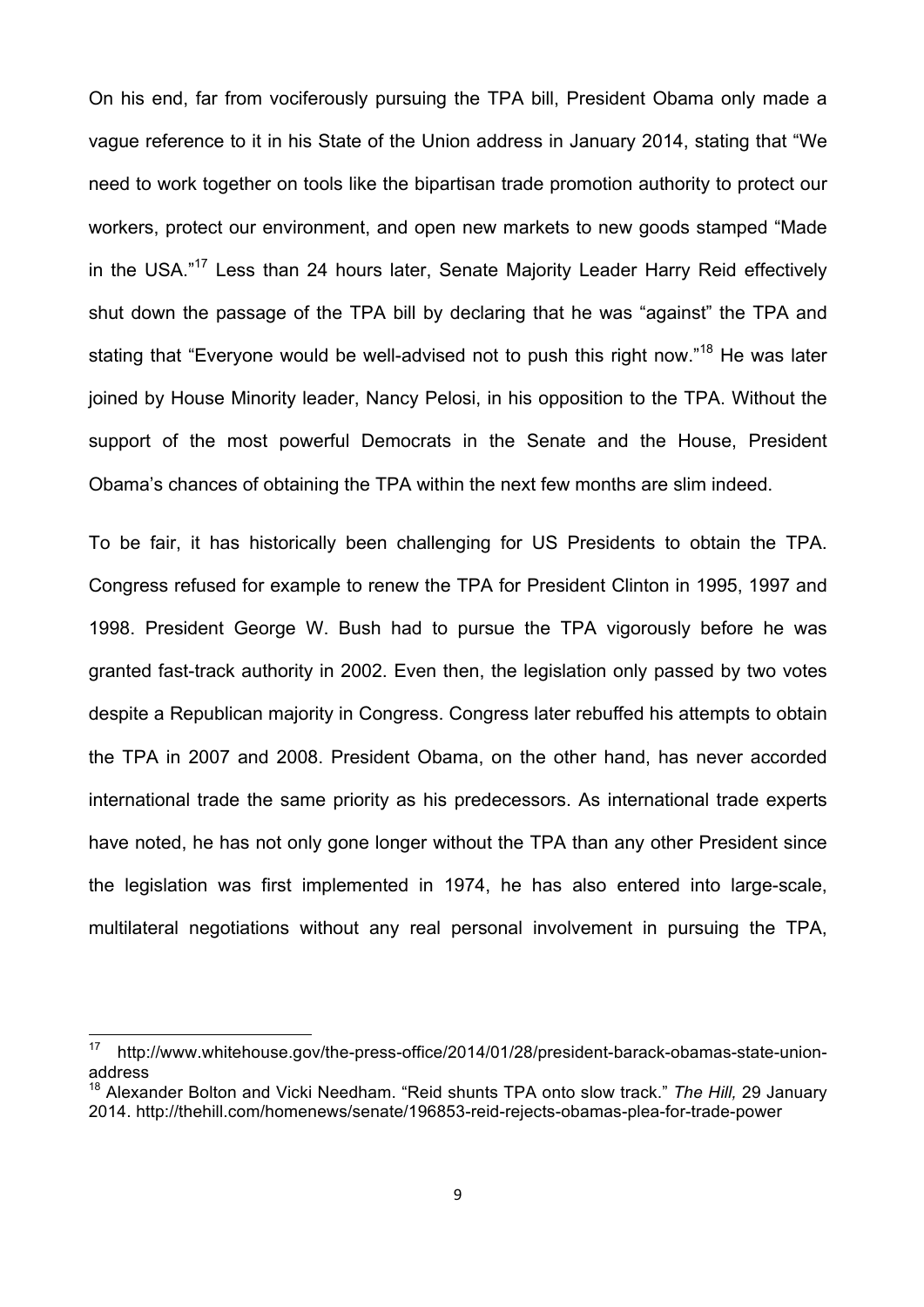perhaps believing that he does not need the TPA after all.<sup>19</sup>

President Obama's attitude toward the TPA speaks volumes about his leadership style, which as a recent *New York Times* article illustrates, is seen as too distant from Capitol Hill and even from his own party. As Senator Claire McCaskill has stated, "For him [Obama], eating his spinach is schmoozing with elected officials…This is not something that he loves."<sup>20</sup> If President Obama is unable to convince loyal supporters in his own party of the TPA's importance, it is doubtful that he will be able to convince even tradefriendly Republicans to grant him fast-track authority. Congressman Dave Camp has observed that a TPA bill will not successfully pass unless President Obama is actively and personally engaged in obtaining the bill. It is possible that Congress will vote to give President Obama the TPA in the post- midterm election 'lame-duck' session, which is often when Congress addresses difficult political issues. Even so, passage of the TPA will still require strong leadership from the White House. If President Obama continues to remain distant from Capitol Hill, and if he continues to be absent from the TPA process, it is unlikely that he will be awarded the fast-track authority that he needs not only to conclude and implement the TPP but also to win the best terms in the negotiations for the United States.

 

<sup>19</sup> Elliot J, Feldman, "TTP, TTIP and Congress: The Elephant in the Room" *Association of Corporate Council,* 5 August 2013. http://www.lexology.com/library/detail.aspx?g=8e28a110 e1e4-4302-8fbb-6876d2ade774

 $20$  Carl Hulse, Jeremy W. Peters and Michael D. Shear, "Obama is seen as frustrating his own party" *The New York Times,* 18 August 2014. http://mobile.nytimes.com/2014/08/19/us/aloofobama-is-frustrating-his-own-party.html?\_r=1&referrer=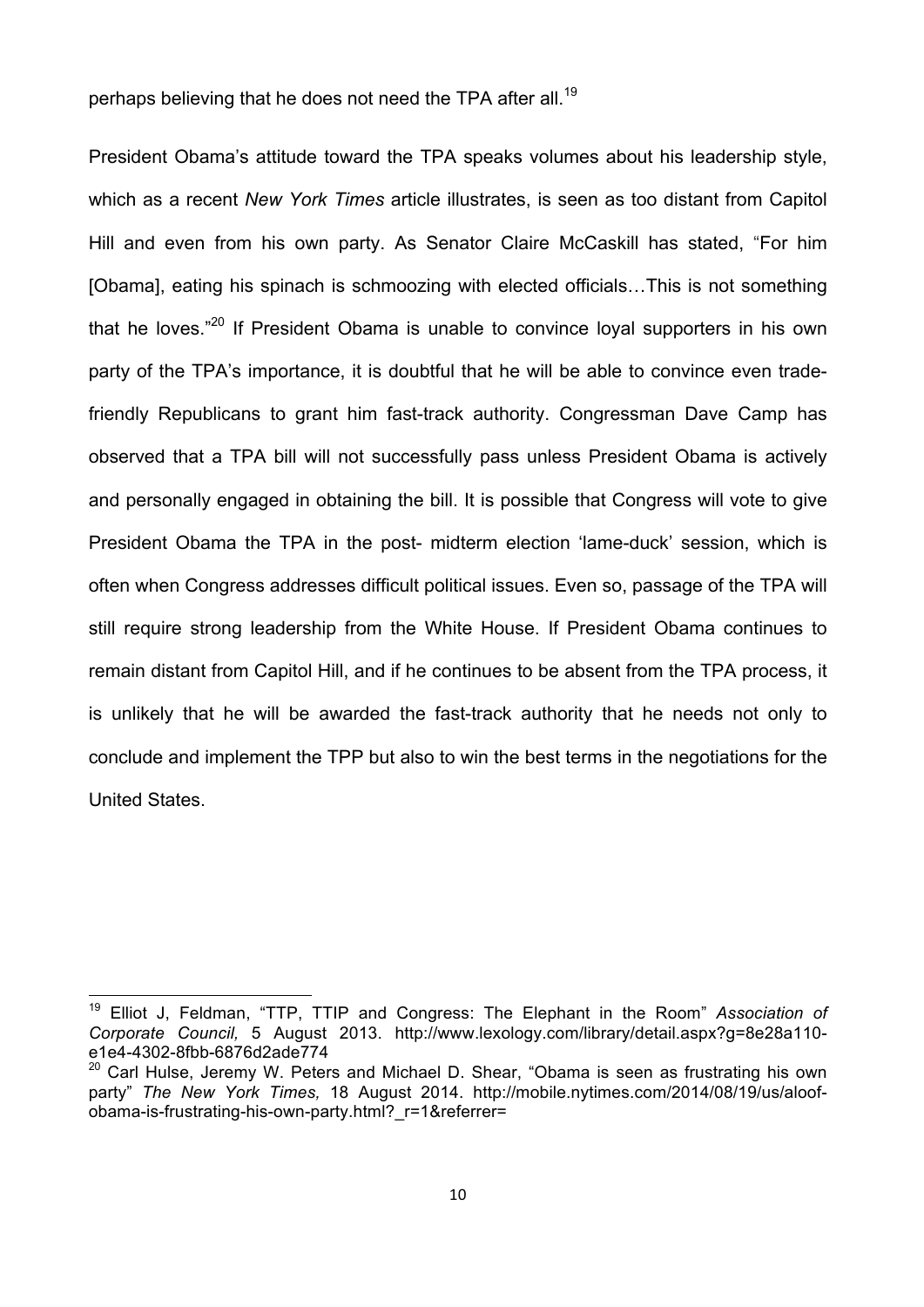## **THE JAPAN PROBLEM**

As the third largest economy in the world (2013: Nominal GDP of US\$4.9 trillion)<sup>21</sup>, and a major Asian power, Japan's latecomer decision in July 2013 to join the TPP was widely seen as a major boost for the trade pact. Yet, the lack of a bilateral US-Japan free trade agreement, and the long and often acrimonious politics of US-Japan trade relations that explain the lack of a deal, further complicate TPP considerations in Congress and undermine the chances of quick positive action. Japan's participation has not only increased the TPP's strategic and economic importance for the United States, it has paradoxically also delayed the conclusion of the negotiations as the two countries have embarked on separate bilateral negotiations to resolve outstanding trade-related issues. Both the US and Japan have acknowledged that long-standing "bilateral sensitivities" over market access to agricultural, auto and insurance products have complicated the US-Japan trading relationship over the past two decades.  $22$  So far, the U.S.-Japan bilateral negotiations have stalled over Japan's extensive system of tariffs on farm products including rice, beef, pork, dairy, wheat and sugar goods; and over both countries' intransigence in protecting their auto industries as far as possible.

<u> 1989 - Johann Stein, fransk politiker (d. 1989)</u>

<sup>21</sup> http://data.worldbank.org/country/japan

<sup>22</sup> http://www.whitehouse.gov/the-press-office/2013/02/22/joint-statement-united-states-and-japan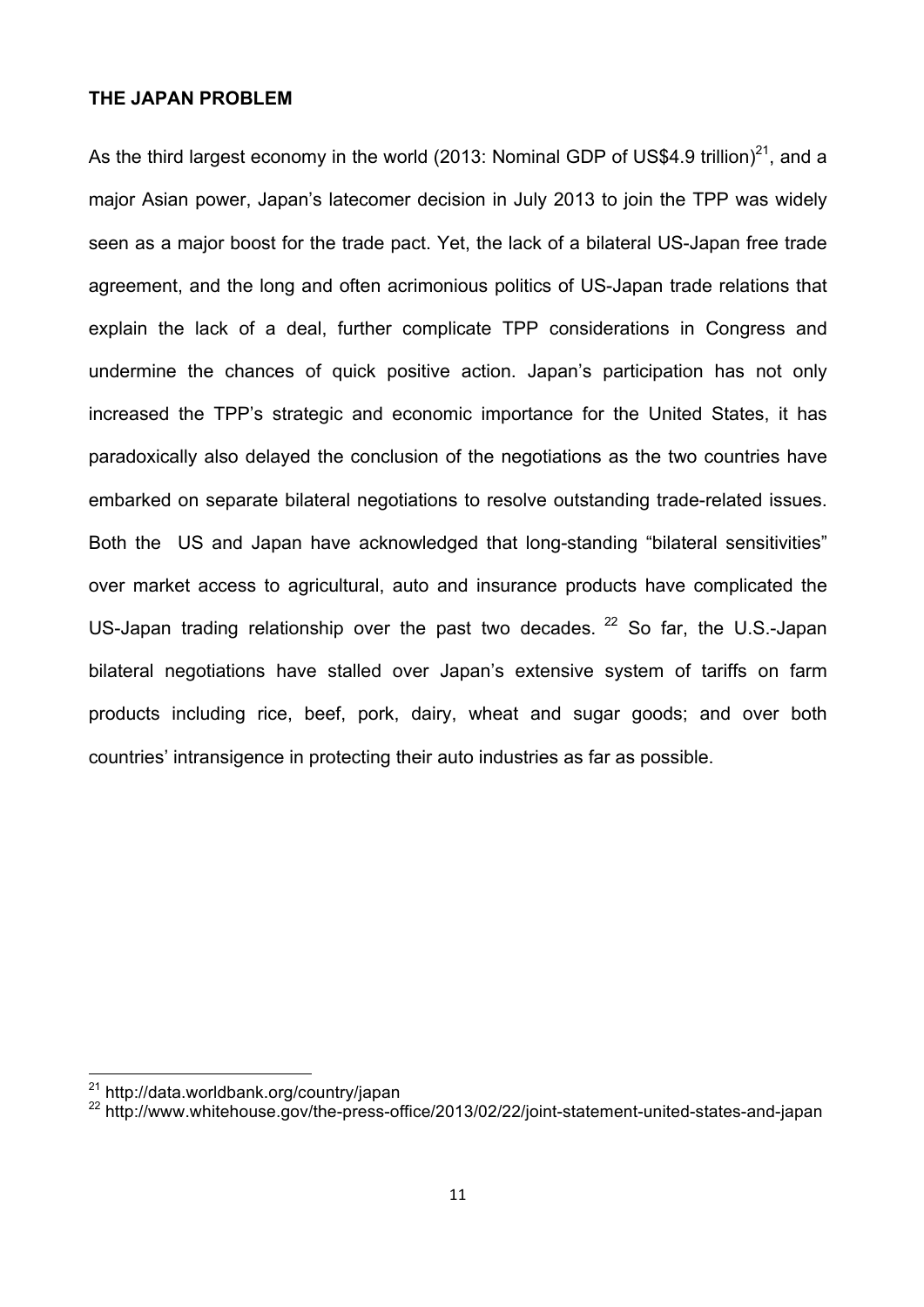| Country            | Total Goods & Services<br>Trade (US\$'bn) | Exports (US\$'bn) | Imports<br>(US <sup>2</sup> 'bn) |
|--------------------|-------------------------------------------|-------------------|----------------------------------|
| Japan              | 290                                       | 116               | 173                              |
| Singapore          | 68                                        | 43                | 25                               |
| Australia          | 65                                        | 48                | 16                               |
| Malaysia           | 42                                        | 15                | 27                               |
| Vietnam            | 29.7                                      | 5.0               | 24.6                             |
| <b>New Zealand</b> | 10                                        | 5.2               | 5.3                              |
| <b>Brunei</b>      | 0.576                                     | 0.559             | 0.017                            |

## **Table 1: US Trading Relationship with East Asian TPP countries**

\*Latest Data available from 2012 except for Brunei, which is from 2013 Source: Office of the United States Trade Representative

<u> 1989 - Johann Stein, fransk politiker (d. 1989)</u>

Domestic actors in both countries have also played a major role in hampering the negotiation process. Japanese Vice Minister of the Cabinet Yasutoshi Nishimura has emphasized that Japan will never accept conditions that would "destroy the foundation of agriculture" in the country.<sup>23</sup> Indeed, Diet members have threatened to block TPP if all farm-related tariffs are removed. The powerful Japanese agricultural lobby has also organized demonstrations against the TPP, objecting to any elimination of tariffs on farm products, which include 58 tariff sub-categories just for rice and rice-products. Some Japanese rice farmers have even lobbied the US Congress against the TPP. However, despite pressure from vested interests, Prime Minister Shinzo Abe has been eager to press forward with the TPP talks, using the negotiations as a base to enact broad agricultural reforms domestically.

<sup>&</sup>lt;sup>23</sup> Yasutoshi Nishimura, "Where is Next for Japan's Economic Revitalization?" (Panel Discussion, The Carnegie Endowment for International Peace, Washington DC, 1 May 2014)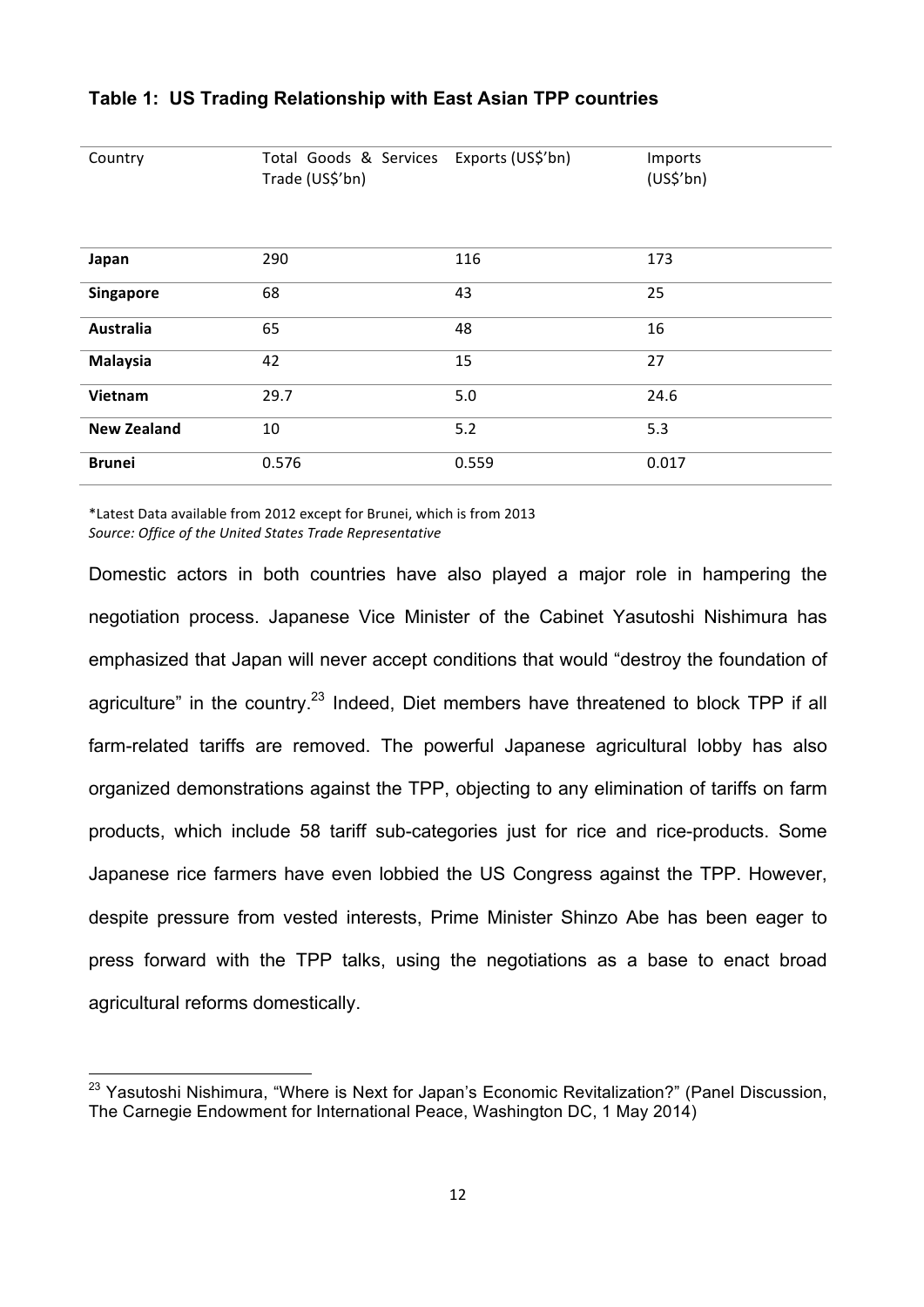In the United States, domestic leaders have lobbied the Obama administration to push the Japanese to completely remove their agricultural tariffs and open their markets to more US autos exports. In July 2014, 140 members of the US Congress, including 107 Republicans, sent a letter to the President arguing that the Japanese market access offer limited US farmers' access to it. They urged the President to exclude Japan from the TPP negotiations unless they agree to be held to high standards.<sup>24</sup> The latest round of bilateral negotiations in Japan in September 2014 have not resulted in any breakthroughs, due to the US retraction of its previous offer to scrap tariffs on automotive parts out of consideration for the US automotive industry, which is a strong political support base for the Democratic party.<sup>25</sup> Talks also continue to stall over agricultural issues although the Japanese claim that they have made as flexible a proposal as possible.<sup>26</sup>

It is increasingly unlikely that the Obama administration will meet its postponed deadline of November 2014 for concluding the TPP negotiations. Interestingly, the Japanese have expressed concern about President Obama's commitment to the negotiations and to free trade in general. The Japanese Minister of Economy, Akira Amari, has stated: "It is up to the resolve of the US government. If the President comes to the negotiating table with a strong enough determination to wrap it up by spring, other countries will follow suit."<sup>27</sup>

 

<sup>24</sup> http://democrats.waysandmeans.house.gov/press-release/members-raise-concerns-overagriculture-market-access-tpp<br><sup>25</sup>"US Keeps Auto Parts

<sup>25&</sup>quot;US Keeps Auto Parts Tariff on TPP" *Market Pulse*, 26 September 2014. http://www.marketpulse.com/20140926/us-keeps-auto-parts-tariff-tpp/

<sup>26</sup> "Japan, US fail to clinch bilateral TPP deal" *Nikkei Asian Review,* 25 September 2014. http://asia.nikkei.com/Politics-Economy/International-Relations/Japan- US-fail-to-clinch-bilateral-TPP-deal

<sup>27</sup> William Mauldin and Siobhan Hughes, "Reid Deals Body Blow to Obama on Trade" *The Wall Street Journal,* 29 January 2014. http://online.wsj.com/news/articles/SB10001424052702303743604579350963039911616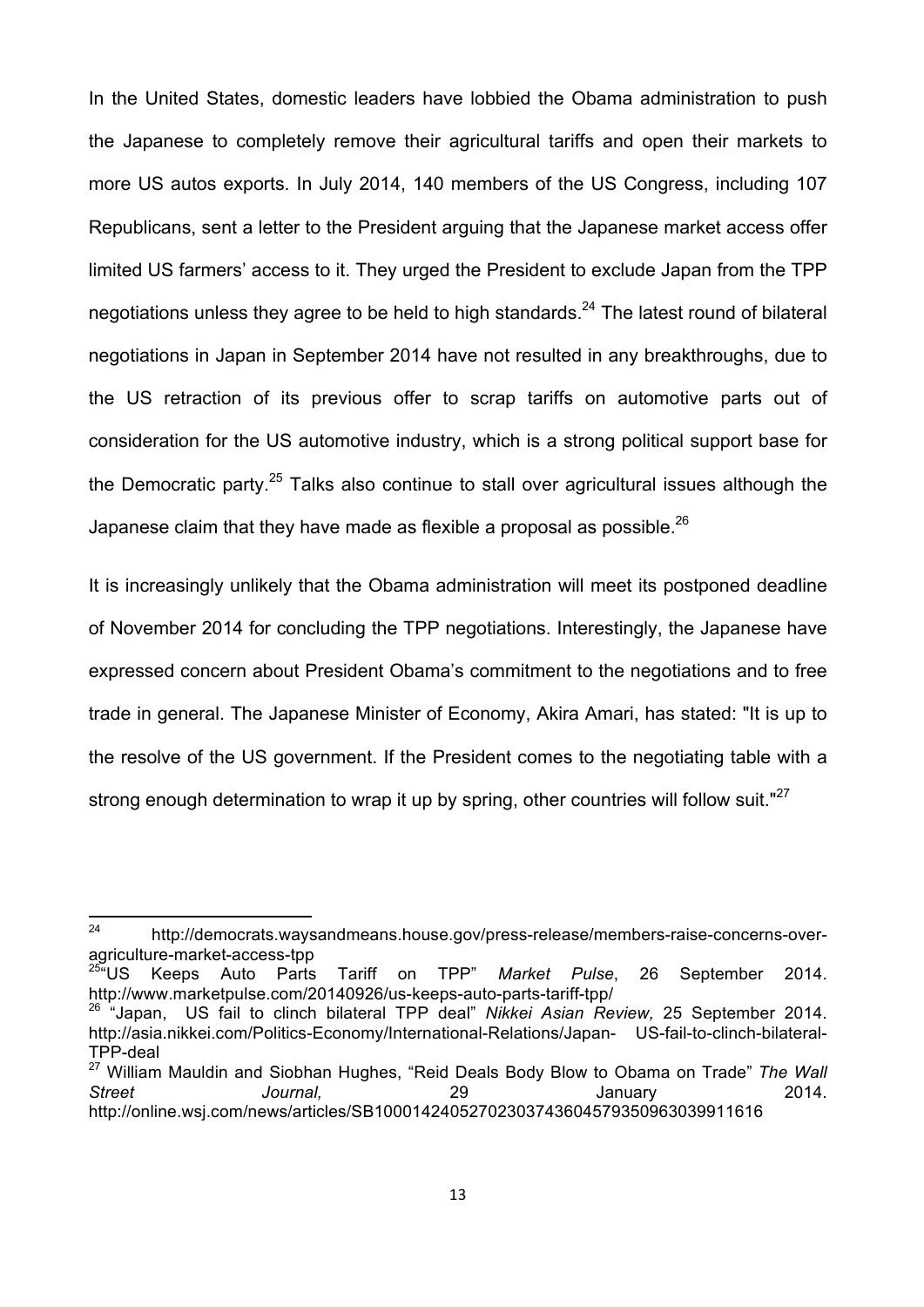With the United States and Japan unable to reach any understanding, other parties involved in the TPP negotiations are losing the incentive to make any offers or agreements. In the meantime, economists are pessimistic that the talks will reach any conclusion in the next three years<sup>28</sup>, by which time President Obama would have left office. President Obama has pointed out that both he and Prime Minister Ab

e have to deal with their own internal politics first, but he has yet to show effective leadership in invigorating domestic support for the TPP.

## **IMPLICATIONS FOR SOUTHEAST ASIA**

 

Ratification of the TPP will have major implications for US policy in Southeast Asia. Four out of the five negotiating Asian countries are from Southeast Asia, reflecting the TPP's significance for the region. Growing concern over Chinese assertiveness in the South China Sea, as well as China's pervasive political and economic influence in the region have made Southeast Asian countries particularly receptive to the US 'pivot' to Asia. While Washington is considered a key guarantor of regional security and stability, its economic importance in the region is perceived to be declining as China's grows.<sup>29</sup> A ratified TPP should anchor the United States in the regional security and economic architecture for decades to come.

<sup>28</sup> Sunny Freeman, "TPP Talks Dead in the Water, BMO's Doug Porter Says" *The Huffington Post,* 23 September 2014. http://www.huffingtonpost.ca/2014/09/23/tpp-talks-stalled-dougporter\_n\_5869254.html<br><sup>29</sup> "The State of US

US - ASEAN Relations" *The East West Center*, 21 November 2013. http://www.eastwestcenter.org/news-center/east-west-wire/the-state-of-us-asean-relations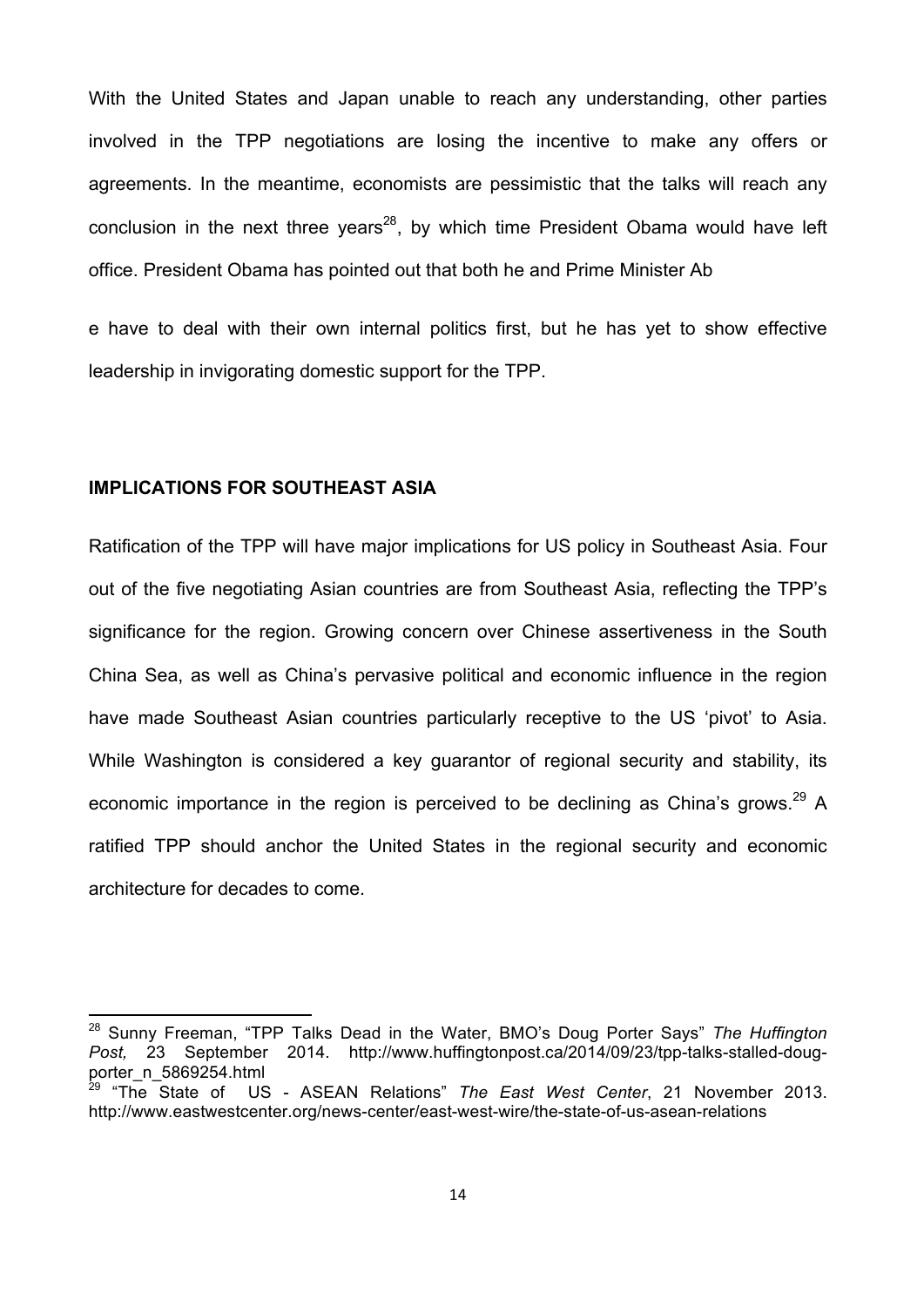Currently only four out of ten Southeast Asian countries are officially involved in the TPP negotiations. However, Indonesia, Thailand and the Philippines have expressed some interest in joining. The United States has also announced the US-ASEAN Enhanced Economic Engagement (E3) Initiative, which is aimed at preparing the non-TPP members of ASEAN to build capacity so that they are eventually in a position to join the TPP. It will be a major blow to US-Southeast Asia relations if the Obama administration is unable to have the TPP ratified. That will send Southeast Asian countries the signal that they cannot rely on a long-term US presence in the region.

Dr Ely Ratner recently pointed out that the TPP is the single most important policy issue currently affecting US power and leadership in Southeast Asia and that the United States cannot cement a long-term role in Southeast Asia through military muscle alone. Congress must therefore treat the TPP as a strategic issue. $30$  In advocating that the US Congress ratify the TPP, he is joined by concerned leaders in Southeast Asia. At the Singapore Summit in September 2013, Singapore's Prime Minister Lee Hsien Loong stated that US presence in the region is not "…just about battleships and aircraft carriers and aeroplanes. You have to have trade, goods exchanges… interdependence." He added that if the US did not ratify the TPP, it would be "giving the game away" and that he believes that this year is the last real chance for fulfilling the TPP deal before elections in the  $2016^{31}$ 

<u> 1989 - Johann Stein, fransk politiker (d. 1989)</u>

 $30$  Dr Ely Ratner, "China and the Evolving Security Dynamics in East Asia: Security Dynamics in Southeast Asia and Oceania and Implications for the United States," Oral Testimony the US – China Economic and Security Review Commission, Washington DC, 13 March 2014. http://www.cnas.org/sites/default/files/publicationspdf/ORAL%20Statement%20Ratner%202014% 203%2013.pdf

<sup>31</sup> Rachel Au-Yong, "Delays in TPP 'could affect US presence in Asia'" *The Straits Times*, 21 September 2014. http://www.straitstimes.com/the-big-story/asia-report/singapore/story/delaystpp-could-affect-us-presence-asia-20140921